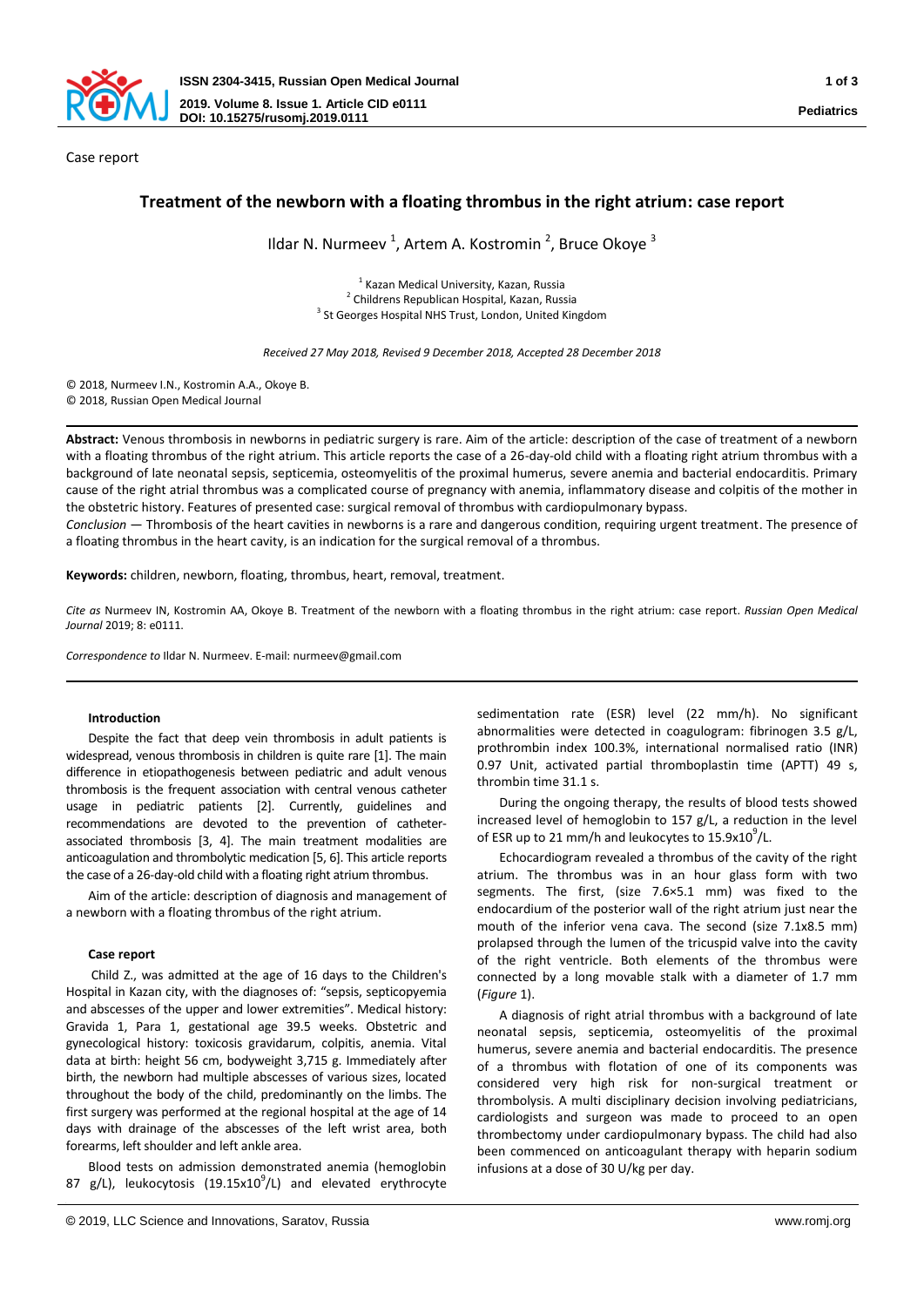



**Figure 1. A thrombus of the cavity of the right auricle. The echogram. The thrombus is indicated by an arrow.** *П.П*. – right atrium.



**Figure 2. Thrombus of the right atrium. The bypass device is connected, right atrium cavity is opened.**



**Figure 3. Thrombus of the right atrium.**

The child underwent surgery on day 26 of life. The right atrium thrombus was removed under cardiopulmonary bypass. Surgical access was by longitudinal median sternotomy. For cardioplegia, a solution of Custodiol® was used. After cardiac arrest and opening of the right atrial cavity, a mobile thrombus 7x8x7 mm with a thin base with fixation near the mouth of the superior vena cava was detected, where the second part of the thrombus was located with dimensions 6x5x6 mm (*Figure* 2) The thrombus, as well as its base, were removed (*Figure* 3). Inspection of the tricuspid valve confirmed the absence of pathological changes in it. A standard disconnection of the bypass apparatus, renewal of the heart rhythm, drainage, and layer-by-layer closure of the thorax was performed. The total duration of the bypass was 46 minutes, including a cardiac arrest time 23 minutes.

Treatment in intensive care unit after the operation lasted 7 days. Assisted lung ventilation was needed for 97 hours. The child was treated with antibiotics: meropenem, vancomycin, and fluconazole. Cardiotonic medications were adrenaline and dopamine. Fentanyl was used for analgesia and heparin was used for anticoagulation.

A few days later, at the age of 1 month 5 days, a non-floating thrombus was detected around the right internal jugular central venous catheter (*Figure* 4). The central venous catheter was removed immediately, anticoagulant therapy was continued, followed by the replacement of heparin sodium with Nadroparine with a dose of 950 IU per day (child's age was 1 month 10 days).

Blood tests before discharge of the child showed a normal level of hemoglobin (148 g/L), leukocytes (11.46x10 $^{9}$ /L) and ESR (12 mm/h). At the age of 1 month 11 days the child was discharged with full recovery to continue anticoagulant therapy for 1 month followed by an ultrasound.

One month after discharge, the child was in a satisfactory condition with absence of cardiac and respiratory insufficiency. Anticoagulant therapy was stopped. Ultrasound of the central veins showed no thrombi. Echo of the heart cavities confirmed the absence of pathological formations in the heart. There were no recurrent thrombotic events and signs of postthrombotic syndrome.

### **Discussion**

In our opinion, the primary cause of the right atrial thrombus was a complicated course of pregnancy with anemia, inflammatory disease and colpitis of the mother in the obstetric history. Purulent-inflammatory disease of the child, persistence of sepsis and the presence of a number of purulent foci were predisposing factors for the development of thrombotic complications.

Floating thrombus in the right atrium of a neonate with a successful outcome following treatment is very rare. Typically, open thrombus removal is required. However, a final cure was achieved with the combined use of surgical intervention, anticoagulant and antibiotic therapy. We have not identified similar cases of diagnosing of flotation thrombi in the heart cavity of a newborn, with successful treatment in the domestic and foreign medical literature.

This case illustrates the need for awareness of the possible development of venous thrombosis in newborns with sepsis.